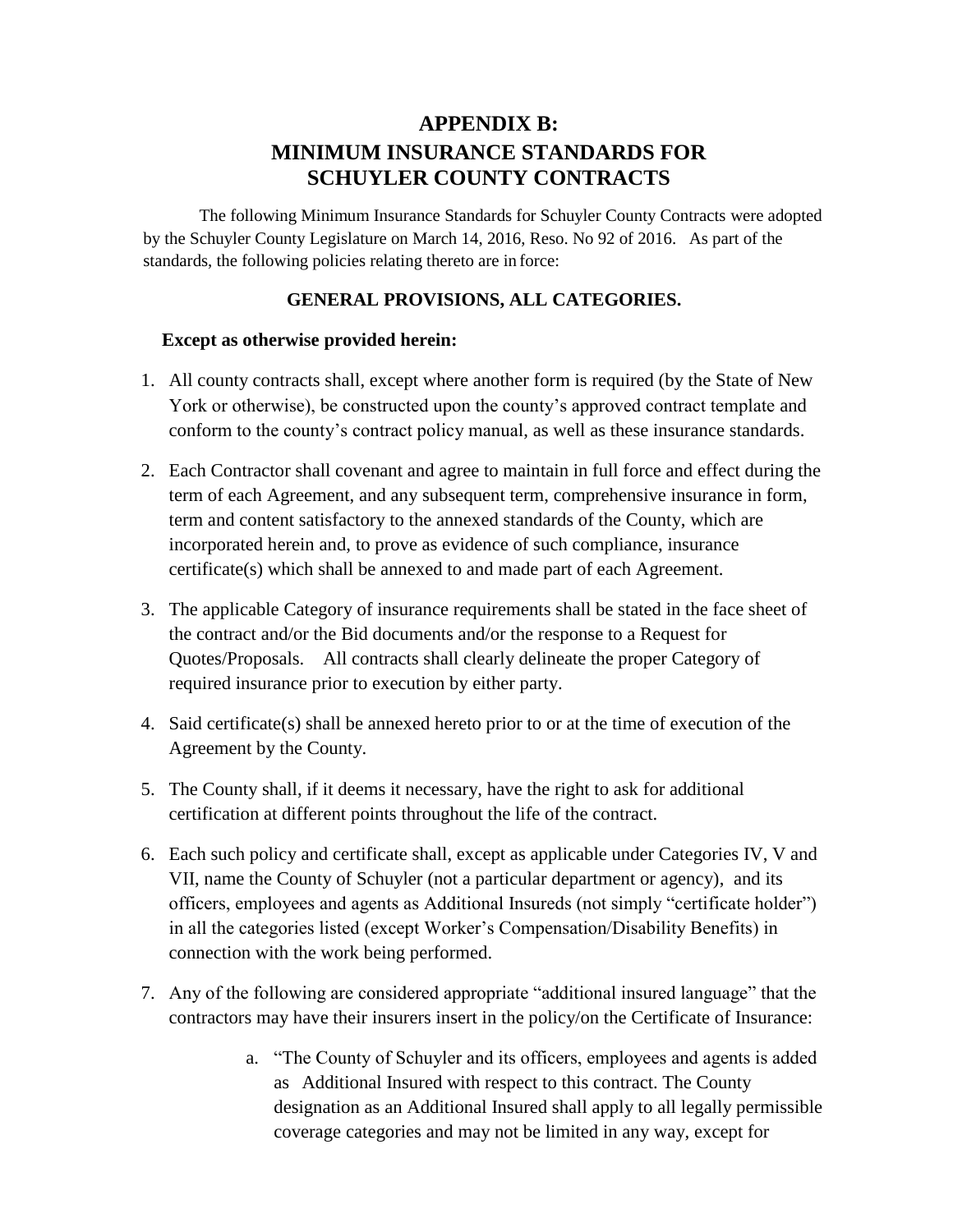medical professional liability or when the State of New York or federal government requires otherwise."

- b. "The County of Schuyler and its officers, employees and agents is named as Additional Insured with respect to this contract.
- c. "The County of Schuyler and its officers, employees and agents is named as Additional Insured as their interests may appear concerning this contract."
- d. Equivalent language, subject to approval of the County Attorney
- 8. The county designation as an additional insured shall apply to all legally permissible policy coverage categories (except professional liability) and may not be limited in any way.
	- a. All insurance carriers providing the above coverages for the Independent Contractor must be licensed or permitted to do business in New York State. All such carriers must also be rated no lower than "B+" by the most recent Best's KeyRating Guide or Best's Agent's Guide.
	- b. Insurance certificate(s) evidencing compliance herewith shall be provided the County Attorney for approval and permanent annexation to the contract before the contract shall be finally executed and the work commenced.
	- c. It is expressly understood and agreed by the Independent Contractor that the insurance requirements specified above contemplate the use of occurrence liability forms. If claims-made coverage is evidenced to satisfy any of these requirements:
		- i. The Independent Contractor agrees, when claims-made coverage is evidenced to satisfy these requirements, to maintain a retroactive date not later than (date service is tocommence).
		- ii. Further, for the duration of this contract or its subsequent renewals, if the retroactive date is advanced or if the policy is non-renewed, canceled or is otherwise materially changed, the Independent Contractor agrees to purchase at its own expense, an Extended Reporting Endorsement. This endorsement must provide for an extended reporting period ("Tail" coverage) in compliance with the minimum standards promulgated by the Insurance Department of the State of New York as contemplated in Regulation No. 121 (11NYCRR 73) or its subsequent amendments or revisions.
		- iii. Further, upon termination of the services provided to the County by the Independent Contractor, it is agreed that such claims-made coverage will be maintained without interruption for a period of time equal to the length of any Extended Reporting Period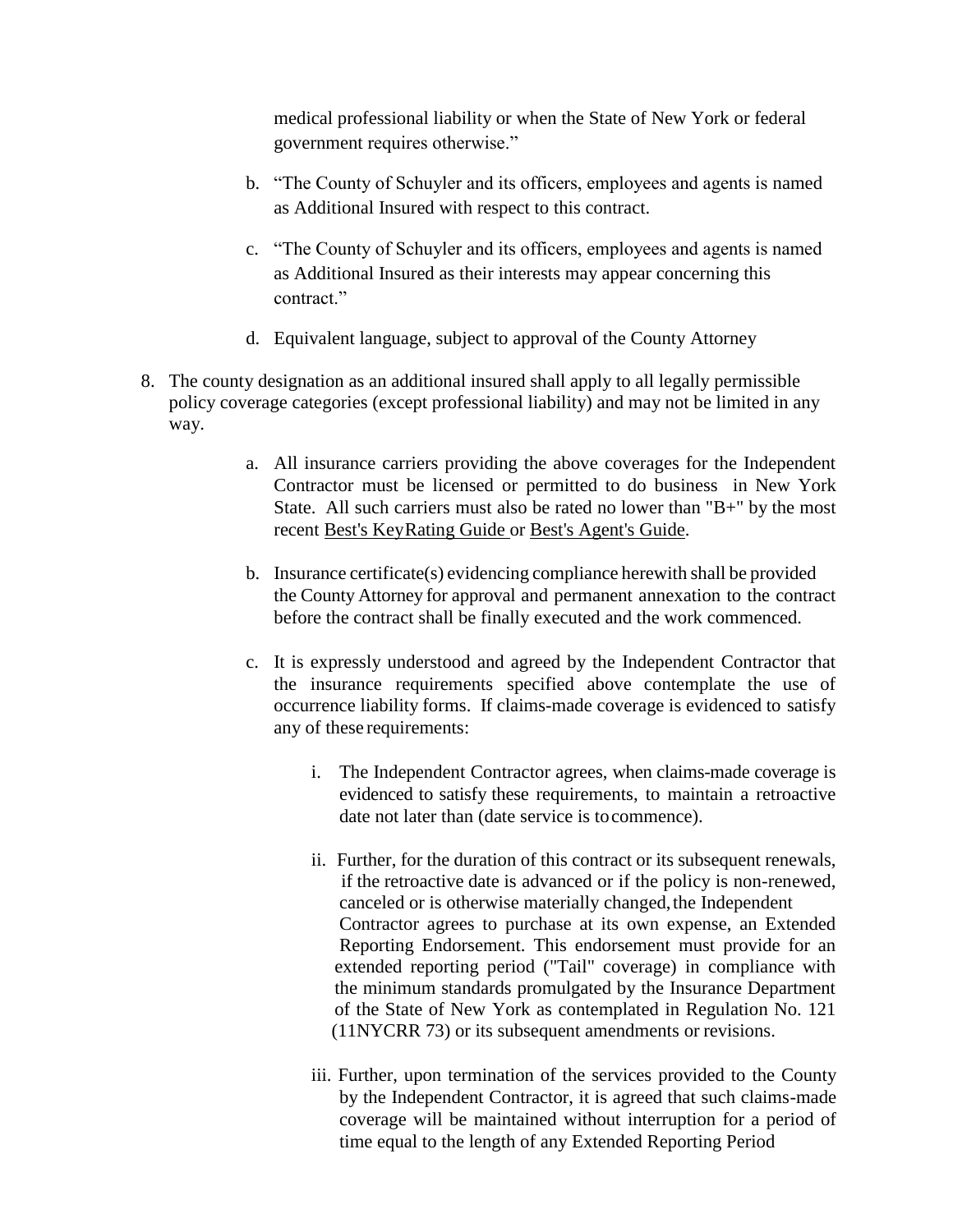requirement as cited above. If the retroactive date is advanced or if the policy is non-renewed, canceled, or is otherwise materially changed during this period of time, the Independent Contractor agrees to purchase, at its own expense, an Extended Reporting Endorsement that is in compliance with the minimum insurance standards promulgated by the Insurance Department of the State of New York as citedabove.

- 9. Completed Operations coverage must be maintained and evidenced for at least two (2) years after completion of the project.
- 10. Worker's Compensation Coverage. Pursuant to WCL Section 57 (workers' compensation requirements), businesses to enter into contracts **must** provide **one** of the following forms to the county:

A) Form CE-200, *Certificate of Attestation of Exemption from NYS Workers' Compensation and/or Disability Benefits Coverage*; B) Form C-105.2, *Certificate of Workers' Compensation Insurance*. **Please Note**: The State Insurance Fund provides its own version of this form, the U-26.3; or C) Form SI-12, *Certificate of Workers' Compensation Self-Insurance*, or GSI-105.2, *Certificate of Participation in Worker's Compensation Group Self-Insurance* 

Please note: The New York State Workers' Compensation Board has stated that ACORD forms are *not* acceptable proof of workers' compensation coverage.

11. Disability Benefits Coverage. Pursuant to WCL Section 220(8) (disability benefits requirements), businesses seeking to enter into contracts **must** provide **one** of the following forms to the county:

A) CE-200, *Certificate of Attestation of Exemption from NYS Workers' Compensation and/or Disability Benefits Coverage* (see above); B) DB-120.1, *Certificate of Disability Benefits Insurance*; **or**  C) DB-155, *Certificate of Disability Benefits Self-Insurance*.

Please note: The New York State Workers' Compensation Board has stated that ACORD forms are *not* acceptable proof of disability benefits coverage.

- 12. Notwithstanding the limits of any policy of insurance provided or maintained by the Contractor, the Contractor shall defend, indemnify and hold harmless the Department, County of Schuyler and its officers, employees and agents from all claims, actions, suits, liabilities, damages, awards, costs and expenses (including, without limitation, attorneys' fees) of every nature and description arising out of or related to the services provided by the Contractor under this Agreement or arising out of or caused by any act, omission, or negligence of the Contractor or its officers, employees, volunteers, or agents. The contractor's duties and obligations pursuant to this paragraph shall survive the termination or expiration of this Agreement.
- 13. Waivers. The County Attorney, the Chairman of the Legislature and the County Administrator are authorized to grant waivers in rare instances, and only upon unanimous agreement.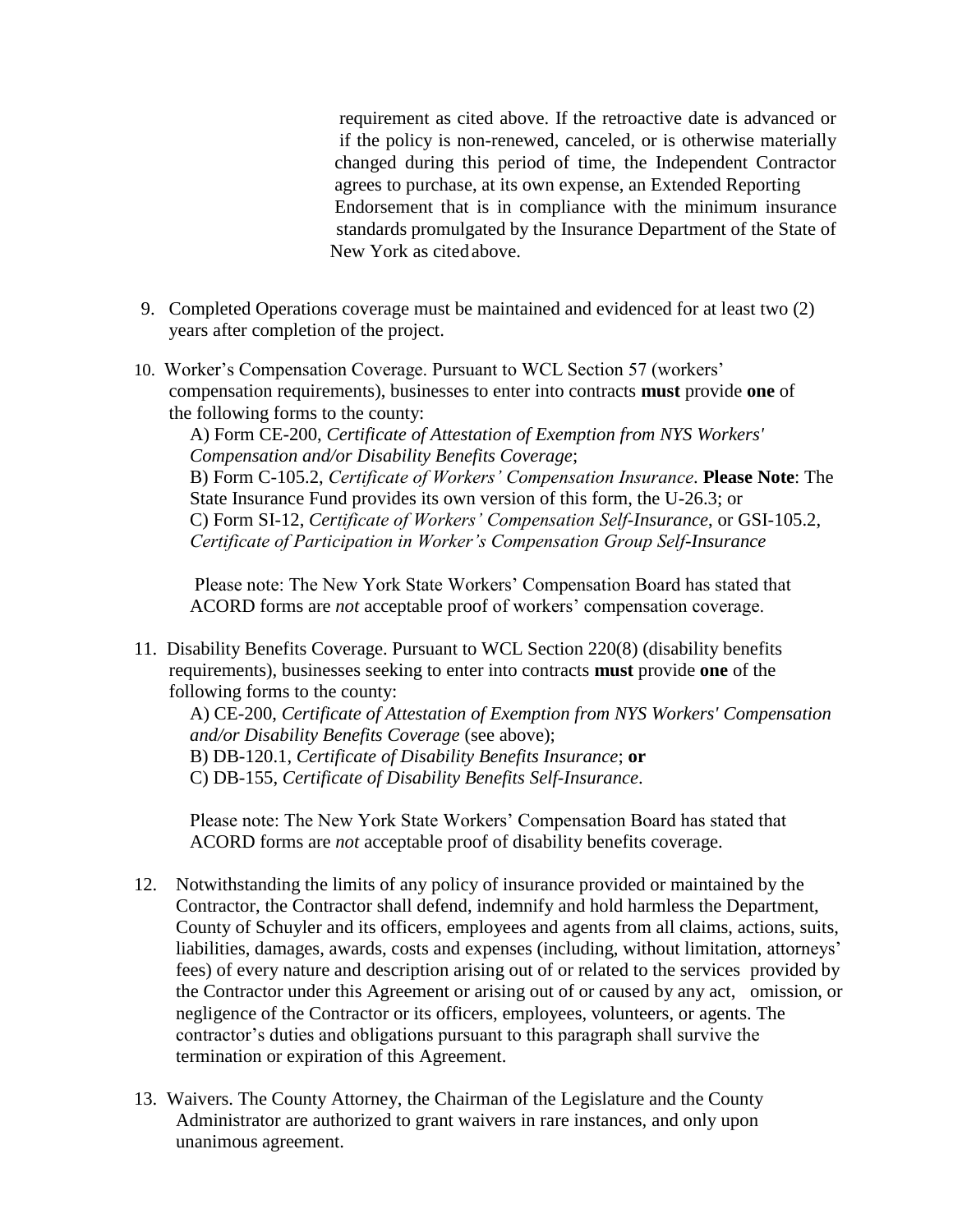### **CATEGORY I**

#### **INDEPENDENT CONTRACTORS ENGAGED IN CONSTRUCTION PROJECTS INVOLVING EXCAVATION, STRUCTURAL ALTERATIONS, NEW CONSTRUCTION ORDEMOLITION.**

#### **A. REQUIRED COVERAGES**

#### **1. COMMERCIAL GENERAL LIABILITY**

Premises/Operations Products/Completed Operations Independent Contractors Contractual Liability Explosion, Collapse and Underground Hazard

Per occurrence limit of \$1,000,000 with separate (at least \$2,000,000) aggregate limits for Premises and Operations and for Products and Completed Operations.

#### **2. AUTOMOBILE LIABILITY**

Owned, Hired and None-Owned autos Combined Single Limit for Bodily Injury and PropertyDamage - \$1,000,000 each accident

### **3. EXCESS "UMBRELLA" LIABILITY**

Combined Single Limit for Bodily Injury and PropertyDamage-\$1,000,000 each occurrence

#### **B. See "General Provisions, All Categories" for additional requirements.**

#### **CATEGORY II**

### **INDEPENDENT CONTRACTORS (OTHER THAN INDIVIDUALPROFESSIONALPRACTITIONERS) PROVIDING SERVICES ON BEHALF OF THE COUNTY.**

**and**

### **INDEPENDENT CONTRACTORS ENGAGED IN CONSTRUCTION PROJECTS NOT INVOLVING EXCAVATION, STRUCTURAL ALTERATIONS, NEW CONSTRUCTION ORDEMOLITION.**

#### **A. REQUIRED COVERAGES**

#### **1. COMMERCIAL GENERAL LIABILITY**

Premises/Operations Products/Completed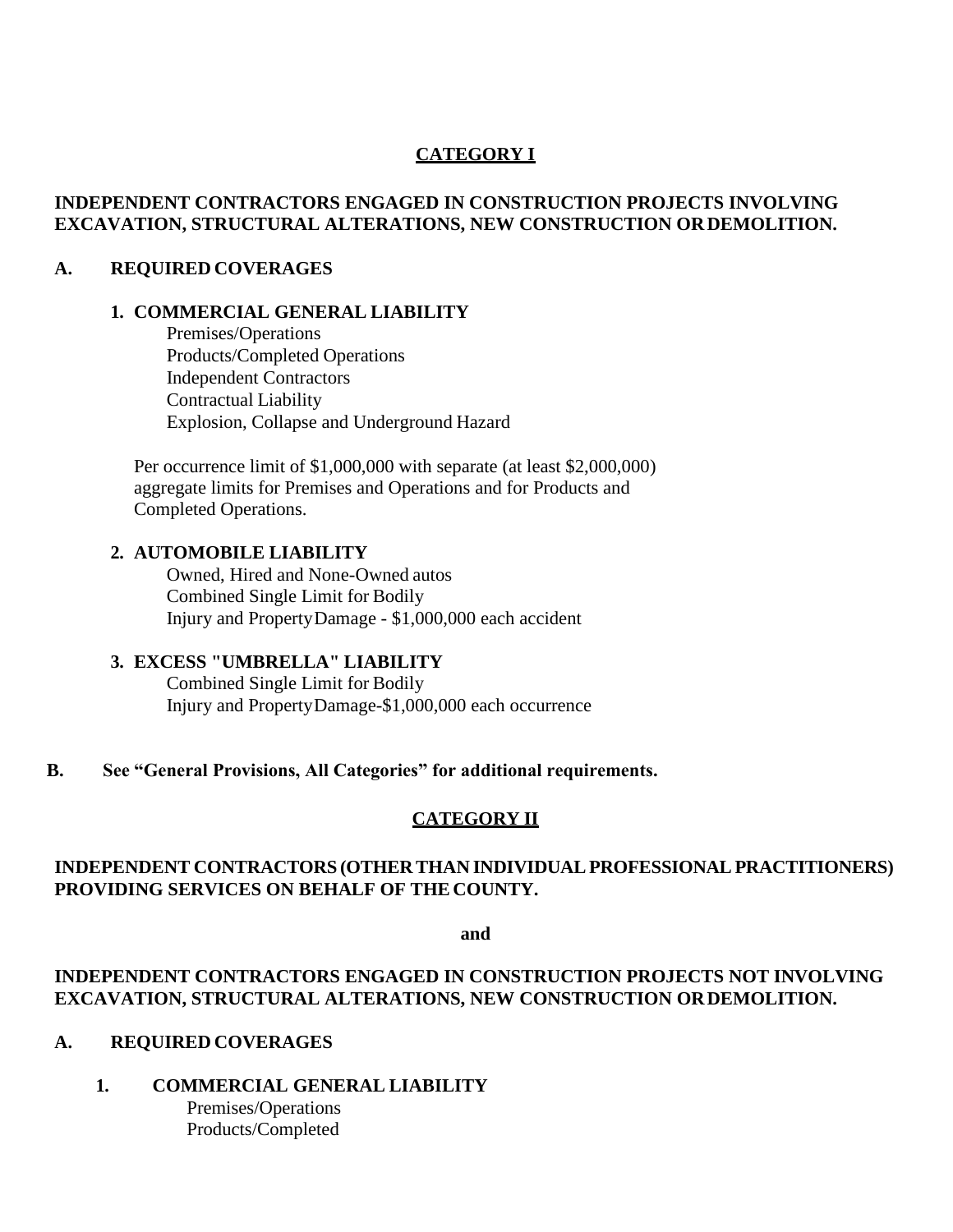**Operations** Independent Contractors Contractual Liability Explosion, Collapse and Underground Hazard

Per occurrence limit of \$1,000,000 with separate (at least \$2,000,000) aggregate limits for Premises and Operations and for Products and Completed Operations.

#### **2. AUTOMOBILE LIABILITY**

Owned, Hired and Non-Owned autos Combined Single Limit for Bodily Injury and PropertyDamage - \$1,000,000 each accident

3. **PROFESSIONAL LIABILITY** (where services of a professional nature are to be provided) - \$1,000,000 per occurrence \$1,000,000 aggregate

### 4. **EXCESS/UMBRELLA LIABILITY**

Combined Single Limit for Bodily Injury and Property Damage - \$1,000,000 each occurrence

### 5. **SEXUAL ABUSE/MOLESTATION LIABILITY**

Category II contractors having contact with children must have Sexual Abuse/Molestation coverage in such amount as may be available form a given contractor's insurer, but in no event less than \$100,000 for those contractual services involving direct custodial or care contact with county clients. (See Resolution 106 of 2010 attached.)

6. **LIQUOR LIABILITY** (where service includes the sale or providing of alcoholic beverages) \$1,000,000 each occurrence \$1,000,000 aggregate

#### **B. See "General Provisions, All Categories" for additional requirements.**

# **CATEGORY III**

# **ORGANIZATIONS USING COUNTY FACILITIES (WHERE NO SERVICES ARE PROVIDED ON BEHALF OF THE COUNTY).**

# **A. REQUIRED COVERAGES**

# **1. COMMERCIAL GENERAL LIABILITY**

Premises/Operations Products/Completed Operations Independent Contractors Contractual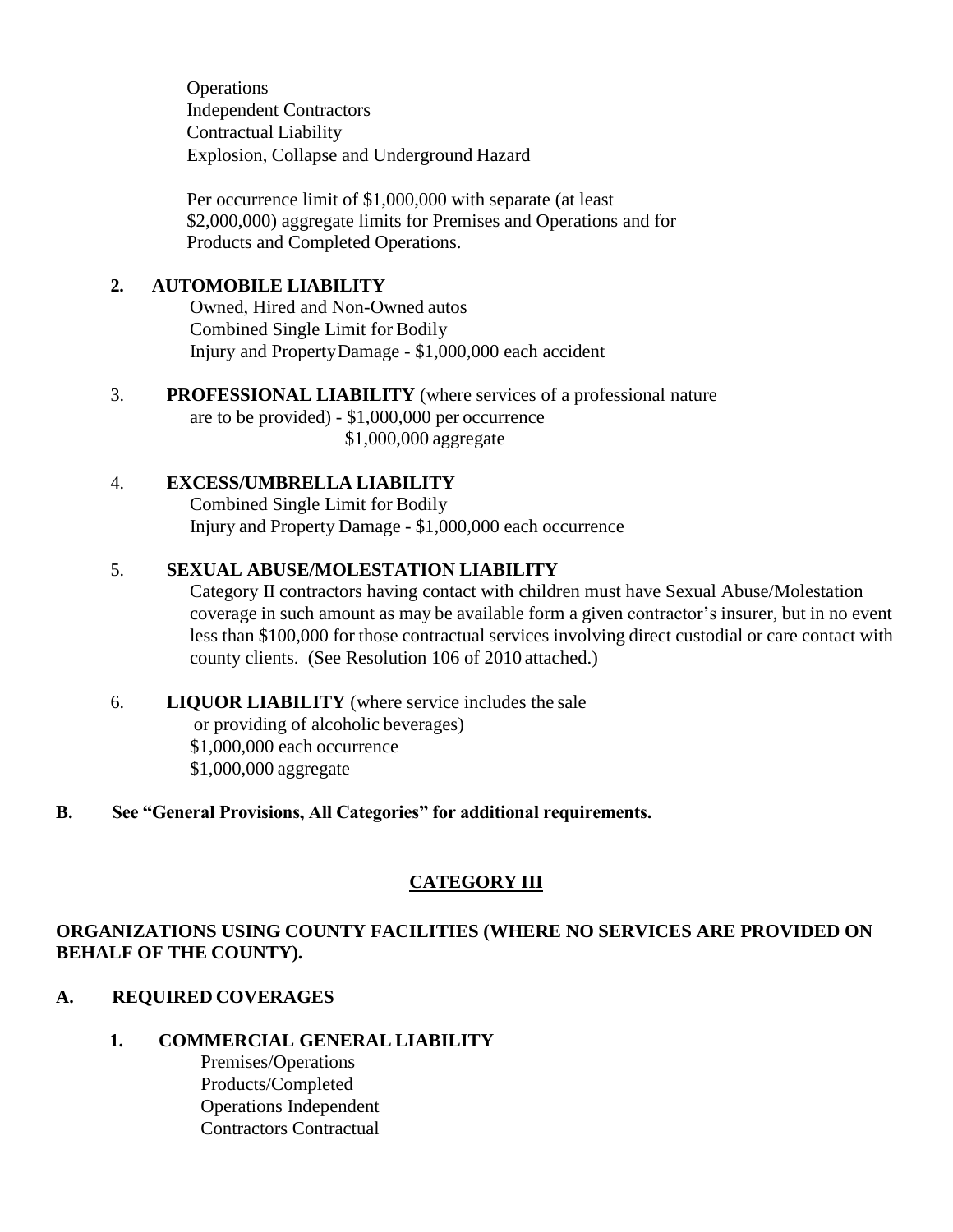Liability Explosion, Collapse and Underground Hazard

Per occurrence limit of \$1,000,000 with separate (at least \$2,000,000) aggregate limits for Premises and Operations and for Products and Completed Operations.

#### **2. AUTOMOBILE LIABILITY**

Owned, Hired and Non-Owned autos

Combined Single Limit for Bodily Injury and PropertyDamage - \$1,000,000 each accident

#### **3. LIQUOR LIABILITY** (where service includes the sale or providing of alcoholic beverages) \$1,000,000 each occurrence \$1,000,000 aggregate

**B. See "General Provisions, All Categories" for additional requirements.**

# **CATEGORY IV**

### **INDEPENDENT CONTRACTORSPROVIDINGPROFESSIONALSERVICESUNDERCONTRACTFOR OR ON BEHALF OF THE COUNTY NOT SPECIFICALLY REFERENCED IN CATEGORY V.**

# **A. REQUIRED COVERAGES**

1. **PROFESSIONAL LIABILITY** - \$1,000,000 per occurrence \$1,000,000 aggregate

**B. See "General Provisions, All Categories" for additional requirements.**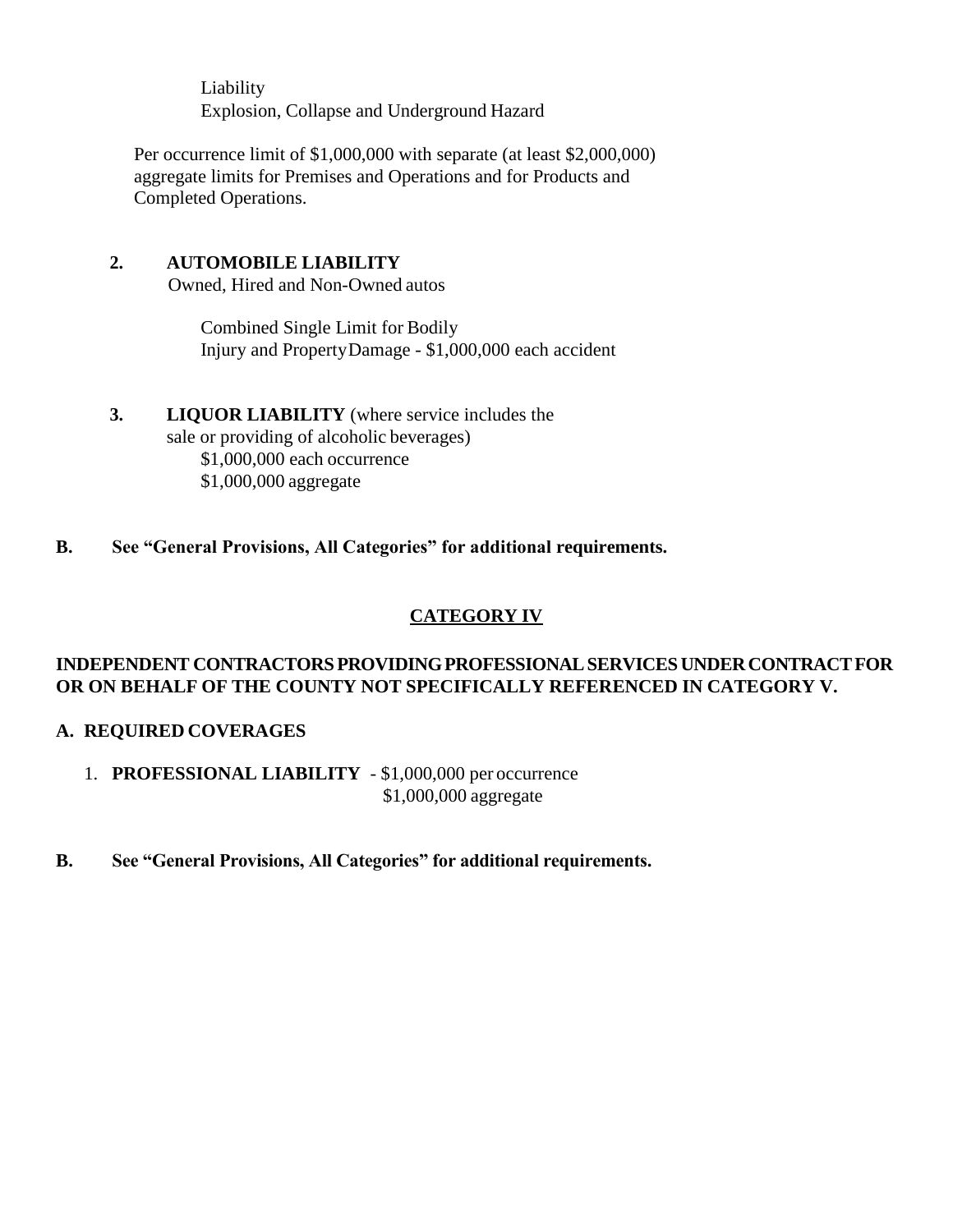# **CATEGORY V**

### **INDEPENDENT CONTRACTORSPROVIDINGPROFESSIONALSERVICESUNDER CONTRACTFOR OR ON BEHALF OF THE COUNTY WHICH ARE MEDICAL IN NATURE.**

- A. Liability exposures that result from those independent contractors providing services on behalf of the county to the populace, which are medical in nature may be insured under the county medical malpractice policy but only with respects to the county's liability, and not extending to the independent contractors.
- B. Independent contractors addressed by this category shall maintain medical malpractice/professional liability policies, or equivalent with limits of not less than \$1,000,000 per claim, \$3,000,000 aggregate and submit certificate of insurance evidencing such coverage and limits.
- C. OR ALTERNATIVELY the County shall be protected against the activities of Contractor by the insurance carrier of the County under Category V of the insurance standards established by the County of Schuyler and there is annexed to this Agreement prior to execution by the County of Schuyler as evidence of compliance of the foregoing a written statement from the County's insurance carrier and/or agent.

# **CATEGORY VI**

#### **INDEPENDENT CONTRACTORSPROVIDINGSERVICES FOR OR ON BEHALF OF THE COUNTY OF ANY NATURE, WHICH CONTRACTORS ARE SELF-INSURED.**

A. Understanding the nature of self-insurance, the contractor will not be able to produce a certificate of insurance showing proof of coverage. In lieu of this document, the county MAY accept, at the unanimous approval of the County Attorney's office, the County Administrator and the County Legislative Chair, a letter outlining the scope of the contractor's asset protection plan. The letter should be in the spirit of the verbiage below:

*This letter is being provided in lieu of a certificate of insurance for the self-insured's risks.*

*\_\_\_\_\_\_\_\_\_\_\_\_\_\_\_\_\_\_\_\_\_\_\_ is an entity which in accordance with NY State Insurance Law has chosen to self-insure its own risk of loss. This choice applies in the context of tort liability as well as to property damage or loss. \_\_\_\_\_\_\_\_\_\_\_\_\_\_\_\_ may pay claims for injury or property damage resulting from negligence by its employee or contracted workers. Coverages for all liability exposures are outlined in the signed contract between, \_\_\_\_\_\_\_\_\_\_\_\_\_\_ and the County.* 

*The existence of a signed contract triggers protection for the county under our self-insurance program.*

If applicable: